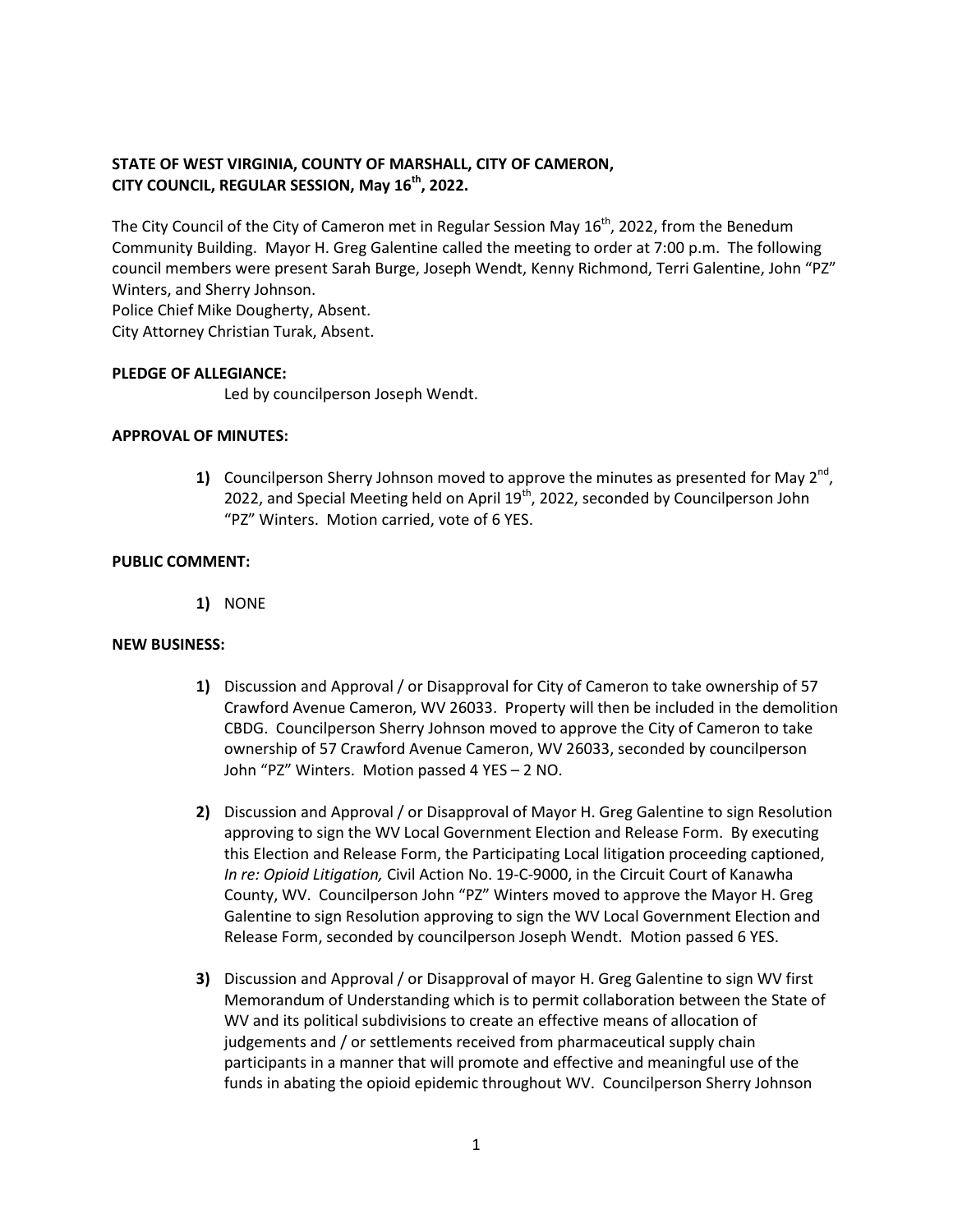moved to approve the mayor H. Greg Galentine to sign WV first Memorandum of Understanding, seconded by councilperson Terri Galentine. Motion passed 6 YES.

**4)** Discussion and Approval / or Disapproval of Mayor H. Greg Galentine to sign Resolution of the City of Cameron Approving Invoices relating to Services for the WWTP & Sewer Separation Improvements Project and authorize payment thereof. Belomar in the amount of \$2,670.33 for administration Services provided for above project.

Mason Dixon Services, LLC in the amount of \$311,074.75 for construction services for above project.

Thrasher Group, Inc. in the amount of \$11,830.87 for engineering services provided for above project. Councilperson Sarah Burge moved to approve the Mayor H. Greg Galentine to sign Resolution of the City of Cameron Approving Invoices relating to Services for the WWTP & Sewer Separation Improvements Project and authorize payments, seconded by Sherry Johnson. Motion passed 6 YES.

- **5)** Discussion and Approval / or Disapproval of Mayor H. Greg Galentine to sign the annual City of Cameron Flood Control Operation, Maintenance Funding Agreement. The West Virginia Conservation Agency shall contribute \$3,000.00 and The City of Cameron shall contribute \$3,000.00. Councilperson John "PZ" Winters moved to approve the Mayor H. Greg Galentine to sign the annual City of Cameron Flood Control Operation, Maintenance Funding Agreement, seconded by councilperson Terri Galentine. Motion passed 6 YES.
- **6)** Discussion and Approval / or Disapproval of accepting proposal quote from Johnson Boiler Works Inc. in the amount of \$7,500.00. Quote includes labor and materials to accomplish the following:
	- Remove old equipment and dispose according to EPA Guidelines.
	- Install (2) New IsLandaire 15K cooling Only Chassis, Re Use Existing Hot Water Coil for Heat.
	- Start system and check operation.

Councilperson John "PZ" Winters moved to approve proposal quote from Johnson Boiler Works Inc. in the amount of \$7,500.00, seconded by Joseph Wendt. Motion passed 6 YES.

- **7)** Discussion and Approval / or Disapproval of Mayor H. Greg Galentine to sign the Annual Maintenance and Support Agreement Acknowledgement Form provided by Mountaineer Computer Systems, Inc. This Agreement Acknowledgement Form covers the period July 1, 2022, through June 30, 2023, for the annual amount of \$2,424.00 due by May 31<sup>st</sup>, 2022, to get discounted rate. Councilperson Terri Galentine moved to approve the Mayor H. Greg Galentine to sign the Annual Maintenance and Support Agreement Acknowledgement Form provided by Mountaineer Computer Systems, Inc, seconded by Joseph Wendt. Motion passed 6 YES.
- 8) Discussion and Approval / or Disapproval of paying bills to be paid from May 16<sup>th</sup>, 2022. Councilperson Sarah Burge moved to approve paying bills to be paid from May 16<sup>th</sup>, 2022, seconded by Councilperson John "PZ" Winters. Motion passed 6 YES.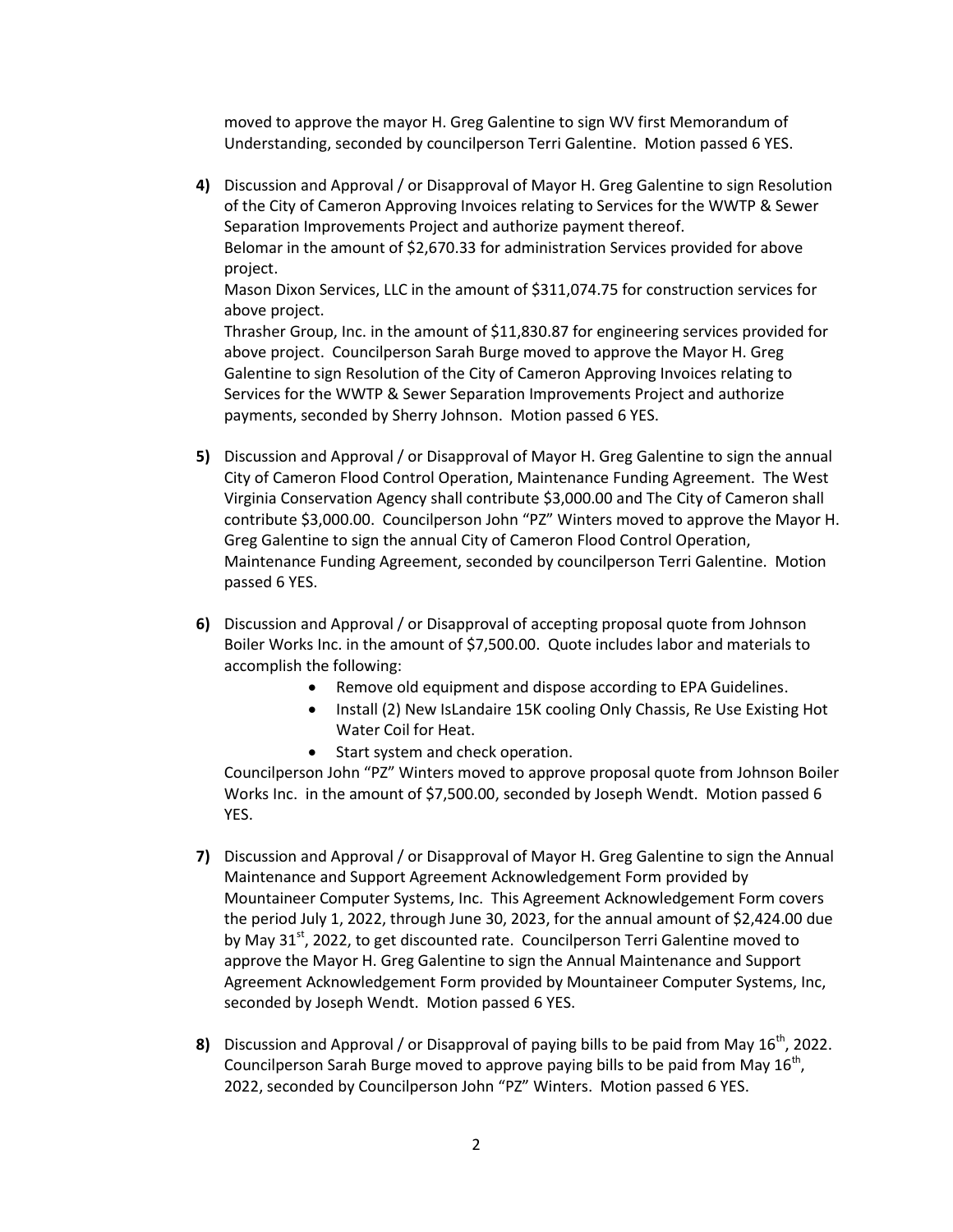#### **OLD BUSINESS:**

**1)** Cameron Recreational Park

# **City & Community Reports**

**1) FINANCE REPORT** read by Councilperson Sarah Burge – General Fund \$714,969.03 Coal Severance Tax Fund (693.82), Water Fund \$71,823.56, and Sewer Fund \$33,782.31 total \$819,881.08.

## **COUNCILPERSON COMMENTS:**

## **Sarah Burge:**

- Hot Patch on North Avenue needed.
- Pool is coming along nicely. Williams helped for 3 days with volunteers to assist in getting the pool ready for Grand Opening. Tim McCurdy also loaned some of his equipment / tools to be used to complete the concrete work. That way the pool committee didn't have to rent items. Very thankful for all the help from all individuals involved assisting with preparations at the pool. Gun raffle tickets are still for sale until May 25, 2022.

# **Joseph Wendt:**

- Sink hole forming on corner of Crawford Avenue and Upton Avenue. Possible sewer leak.
- Status of UTV-ATV permit sales.

## **Kenny Richmond:**

- UTV-ATV stickers being enforced?
- Hot Patch needed on Gable Avenue.

## **Terri Galentine**

Request for letter to be sent to a resident in city limits regarding garbage.

## **John "PZ" WINTERS**

Nothing

## **Sherry Johnson**

- Did we receive any information concerning the proposal from ATT?
- Results from voting polls.